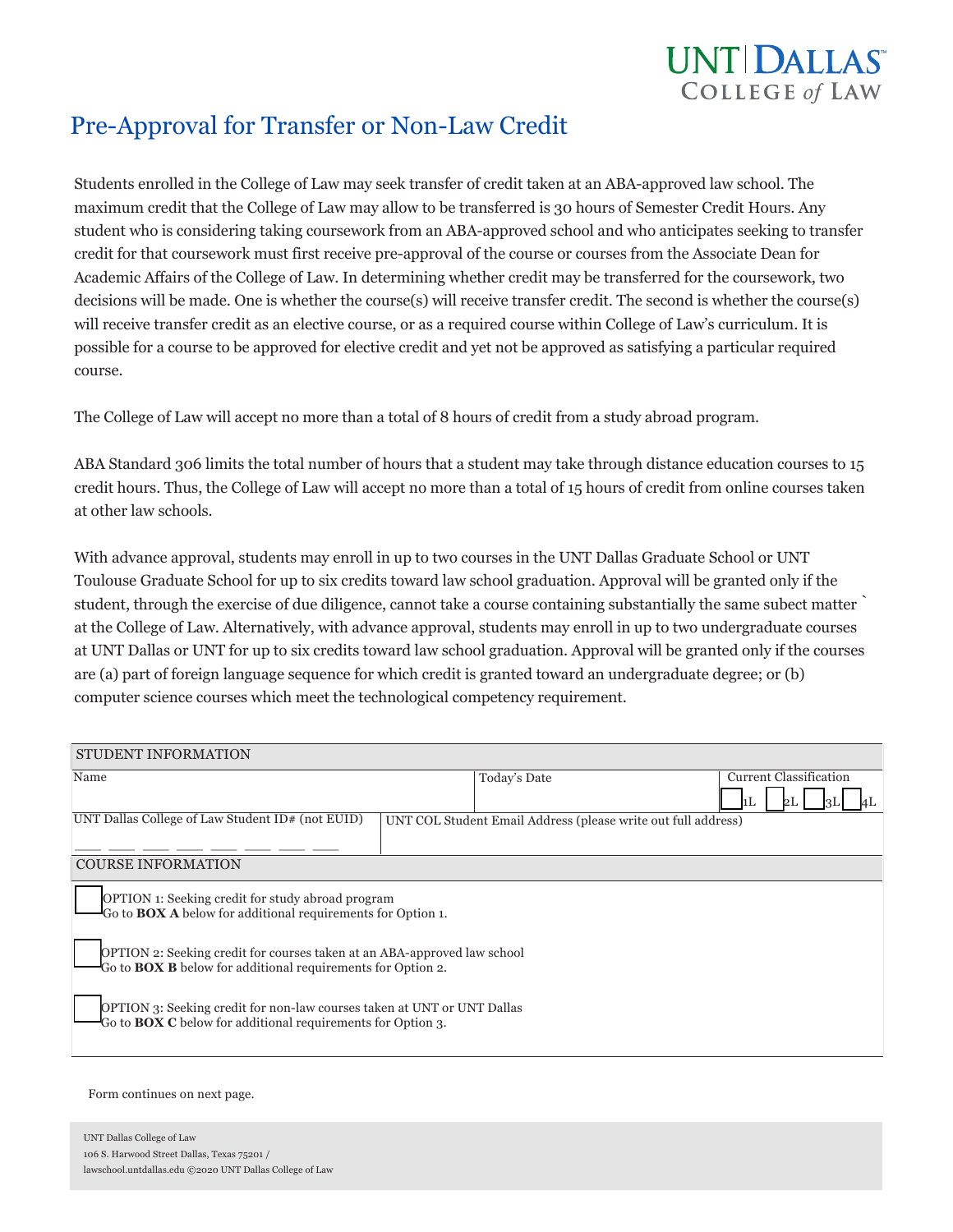

### Pre-Approval for Transfer or Non-Law Credit, cont.

| BOX A: Additional Requirements for Option 1                                                     |                       |                                                                                                                    |  |  |  |
|-------------------------------------------------------------------------------------------------|-----------------------|--------------------------------------------------------------------------------------------------------------------|--|--|--|
| Sponsoring ABA-approved Law School                                                              | Location of Program   | Program Dates                                                                                                      |  |  |  |
|                                                                                                 |                       |                                                                                                                    |  |  |  |
| Fill out the following information for each course offered as part of the study abroad program. |                       |                                                                                                                    |  |  |  |
| Course Title                                                                                    | Instructor (if known) | Credit Hours                                                                                                       |  |  |  |
| <b>Course Title</b>                                                                             | Instructor (if known) | Credit Hours                                                                                                       |  |  |  |
| <b>Course Title</b>                                                                             | Instructor (if known) | <b>Credit Hours</b>                                                                                                |  |  |  |
| <b>Course Title</b>                                                                             | Instructor (if known) | Credit Hours                                                                                                       |  |  |  |
| Course Title                                                                                    | Instructor (if known) | <b>Credit Hours</b>                                                                                                |  |  |  |
| Attach the following to this form:                                                              |                       |                                                                                                                    |  |  |  |
| Course descriptions for all listed courses.                                                     |                       |                                                                                                                    |  |  |  |
| Syllabi for each course. Historic syllabi are acceptable if the course has been offered before. |                       |                                                                                                                    |  |  |  |
|                                                                                                 |                       | Brochure or other general information about the study abroad program, as produced by the sponsoring or host school |  |  |  |
| BOX B: Additional Requirements for Option 2                                                     |                       |                                                                                                                    |  |  |  |
| Sponsoring ABA-approved Law School                                                              |                       |                                                                                                                    |  |  |  |
| Fill out the following information for each course for which credit is sought.                  |                       |                                                                                                                    |  |  |  |
| <b>Course Title</b>                                                                             | Semester and Year     | Credit Hours                                                                                                       |  |  |  |
| Course Title                                                                                    | Semester and Year     | <b>Credit Hours</b>                                                                                                |  |  |  |
| <b>Course Title</b>                                                                             | Semester and Year     | Credit Hours                                                                                                       |  |  |  |
| <b>Course Title</b>                                                                             | Semester and Year     | <b>Credit Hours</b>                                                                                                |  |  |  |
| <b>Course Title</b>                                                                             | Semester and Year     | Credit Hours                                                                                                       |  |  |  |

Attach the following to this form:

Copy of the law school catalog pages in which the courses appear, including course descriptions for all listed courses.

Syllabi for each course. Historic syllabi are acceptable if the course has been offered before.

#### Form continues on next page.